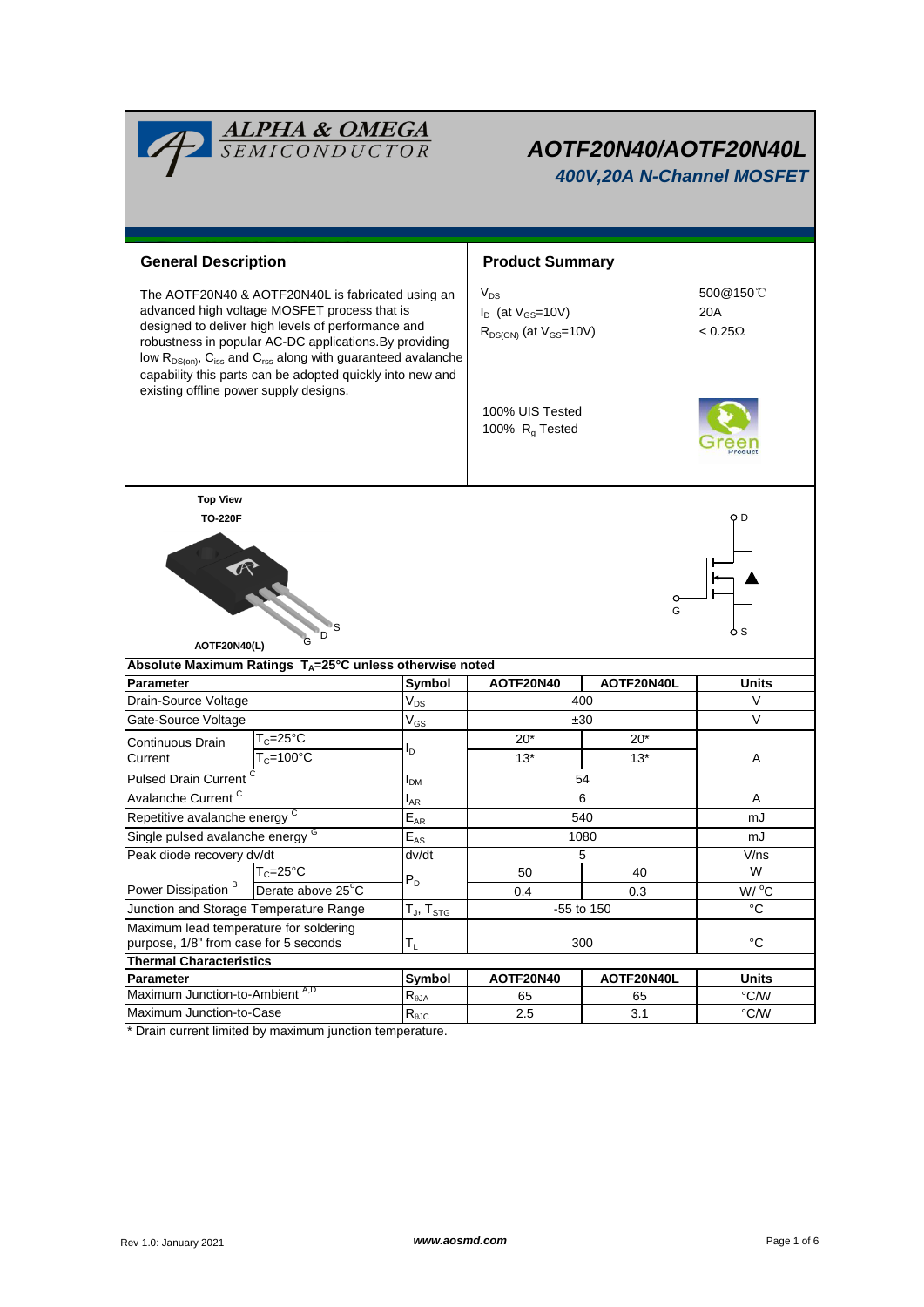

#### **Electrical Characteristics (TJ=25°C unless otherwise noted)**

| <b>Symbol</b>                                           | <b>Parameter</b>                         | <b>Conditions</b>                                                | Min  | <b>Typ</b> | <b>Max</b> | <b>Units</b>        |  |  |  |  |
|---------------------------------------------------------|------------------------------------------|------------------------------------------------------------------|------|------------|------------|---------------------|--|--|--|--|
| <b>STATIC PARAMETERS</b>                                |                                          |                                                                  |      |            |            |                     |  |  |  |  |
| <b>BV<sub>DSS</sub></b>                                 | Drain-Source Breakdown Voltage           | I <sub>D</sub> =250µA, V <sub>GS</sub> =0V, T <sub>J</sub> =25°C | 400  |            |            |                     |  |  |  |  |
|                                                         |                                          | $I_D = 250 \mu A$ , $V_{GS} = 0V$ , T <sub>J</sub> =150°C        |      | 500        |            | V                   |  |  |  |  |
| $\overline{\mathsf{BV}_{\mathtt{DSS}}}$<br>$\Delta T J$ | Zero Gate Voltage Drain Current          | ID=250µA, VGS=0V                                                 |      | 0.4        |            | $V/$ <sup>o</sup> C |  |  |  |  |
| I <sub>DSS</sub>                                        | Zero Gate Voltage Drain Current          | $V_{DS}$ =400V, $V_{GS}$ =0V                                     |      |            | 1          |                     |  |  |  |  |
|                                                         |                                          | $V_{DS} = 320V$ , T <sub>J</sub> =125°C                          |      |            | 10         | μA                  |  |  |  |  |
| $\mathsf{I}_{\mathsf{GSS}}$                             | Gate-Body leakage current                | $V_{DS} = 0V$ , $V_{GS} = \pm 30V$                               |      |            | ±100       | nA                  |  |  |  |  |
| $V_{GS(th)}$                                            | Gate Threshold Voltage                   | $V_{DS}$ =5V, I <sub>D</sub> =250µA                              | 3.0  | 3.7        | 4.3        | $\vee$              |  |  |  |  |
| $R_{DS(ON)}$                                            | <b>Static Drain-Source On-Resistance</b> | $V_{GS}$ =10V, $I_{D}$ =10A                                      |      | 0.2        | 0.25       | Ω                   |  |  |  |  |
| $g_{FS}$                                                | Forward Transconductance                 | $V_{DS} = 40V$ , $I_D = 10A$                                     |      | 20         |            | S                   |  |  |  |  |
| $V_{SD}$                                                | Diode Forward Voltage                    | $IS=1A, VGS=0V$                                                  |      | 0.7        | 1          | $\vee$              |  |  |  |  |
| ls                                                      | Maximum Body-Diode Continuous Current    |                                                                  |      |            | 20         | A                   |  |  |  |  |
| l <sub>sm</sub>                                         | Maximum Body-Diode Pulsed Current        |                                                                  |      | 54         | Α          |                     |  |  |  |  |
|                                                         | <b>DYNAMIC PARAMETERS</b>                |                                                                  |      |            |            |                     |  |  |  |  |
| $C_{\text{iss}}$                                        | Input Capacitance                        |                                                                  | 1510 | 1898       | 2290       | pF                  |  |  |  |  |
| $\mathsf{C}_{\mathrm{oss}}$                             | Output Capacitance                       | $V_{GS}$ =0V, $V_{DS}$ =25V, f=1MHz                              | 145  | 212        | 290        | pF                  |  |  |  |  |
| $C_{\rm rss}$                                           | Reverse Transfer Capacitance             |                                                                  | 9    | 15         | 21         | pF                  |  |  |  |  |
| $R_{g}$                                                 | Gate resistance                          | $V_{\text{GS}} = 0V$ , $V_{\text{DS}} = 0V$ , f=1MHz             | 1.5  | 3          | 4.5        | Ω                   |  |  |  |  |
| <b>SWITCHING PARAMETERS</b>                             |                                          |                                                                  |      |            |            |                     |  |  |  |  |
| $Q_g$                                                   | <b>Total Gate Charge</b>                 |                                                                  | 28   | 37         | 45         | nC                  |  |  |  |  |
| $Q_{gs}$                                                | Gate Source Charge                       | $V_{GS}$ =10V, $V_{DS}$ =320V, $I_{D}$ =20A                      |      | 12         |            | nC                  |  |  |  |  |
| $\mathsf{Q}_{\mathsf{gd}}$                              | Gate Drain Charge                        |                                                                  |      | 12         |            | nC                  |  |  |  |  |
| $t_{D(0n)}$                                             | Turn-On DelayTime                        |                                                                  |      | 44         |            | ns                  |  |  |  |  |
| t,                                                      | Turn-On Rise Time                        | $V_{GS}$ =10V, $V_{DS}$ =200V, $I_{D}$ =20A,                     |      | 87         |            | ns                  |  |  |  |  |
| $t_{D(off)}$                                            | Turn-Off DelayTime                       | $R_G = 25\Omega$                                                 |      | 96         |            | ns                  |  |  |  |  |
| t <sub>f</sub>                                          | <b>Turn-Off Fall Time</b>                |                                                                  |      | 59         |            | ns                  |  |  |  |  |
| $t_{rr}$                                                | Body Diode Reverse Recovery Time         | $I_F = 20A$ , dl/dt=100A/ $\mu$ s, V <sub>DS</sub> =100V         | 220  | 285        | 345        | ns                  |  |  |  |  |
| $Q_{rr}$                                                | Body Diode Reverse Recovery Charge       | $I_F = 20A$ , dl/dt=100A/ $\mu$ s, V <sub>DS</sub> =100V         | 3    | 3.9        | 4.8        | $\mu$ C             |  |  |  |  |

A. The value of R<sub>BJA</sub> is measured with the device in a still air environment with T  $_A=25^\circ$  C.

B. The power dissipation P<sub>D</sub> is based on T<sub>J(MAX)</sub>=150°C, using junction-to-case thermal resistance, and is more useful in setting the upper dissipation limit for cases where additional heatsinking is used.

C. Repetitive rating, pulse width limited by junction temperature T<sub>J(MAX)</sub>=150°C, Ratings are based on low frequency and duty cycles to keep initial  $T_1 = 25^\circ$  C.

D. The R<sub> $_{0JA}$ </sub> is the sum of the thermal impedance from junction to case R<sub> $_{0JC}$ </sub> and case to ambient.

E. The static characteristics in Figures 1 to 6 are obtained using <300 µs pulses, duty cycle 0.5% max.<br>F. These curves are based on the junction-to-case thermal impedance which is measured with the device mounted to a la maximum junction temperature of T<sub>J(MAX)</sub>=150°C. The SOA curve provides a single pulse rating.

G. L=60mH,  $I_{AS}$ =6A,  $V_{DD}$ =150V,  $R_G$ =25 $\Omega$ , Starting T<sub>J</sub>=25°C

APPLICATIONS OR USES AS CRITICAL COMPONENTS IN LIFE SUPPORT DEVICES OR SYSTEMS ARE NOT AUTHORIZED. AOS DOES NOT ASSUME ANY LIABILITY ARISING OUT OF SUCH APPLICATIONS OR USES OF ITS PRODUCTS. AOS RESERVES THE RIGHT TO MAKE CHANGES TO PRODUCT SPECIFICATIONS WITHOUT NOTICE. IT IS THE RESPONSIBILITY OF THE CUSTOMER TO EVALUATE SUITABILITY OF THE PRODUCT FOR THEIR INTENDED APPLICATION. CUSTOMER SHALL COMPLY WITH APPLICABLE LEGAL REQUIREMENTS, INCLUDING ALL APPLICABLE EXPORT CONTROL RULES, REGULATIONS AND LIMITATIONS.

AOS' products are provided subject to AOS' terms and conditions of sale which are set forth at: http://www.aosmd.com/terms\_and\_conditions\_of\_sale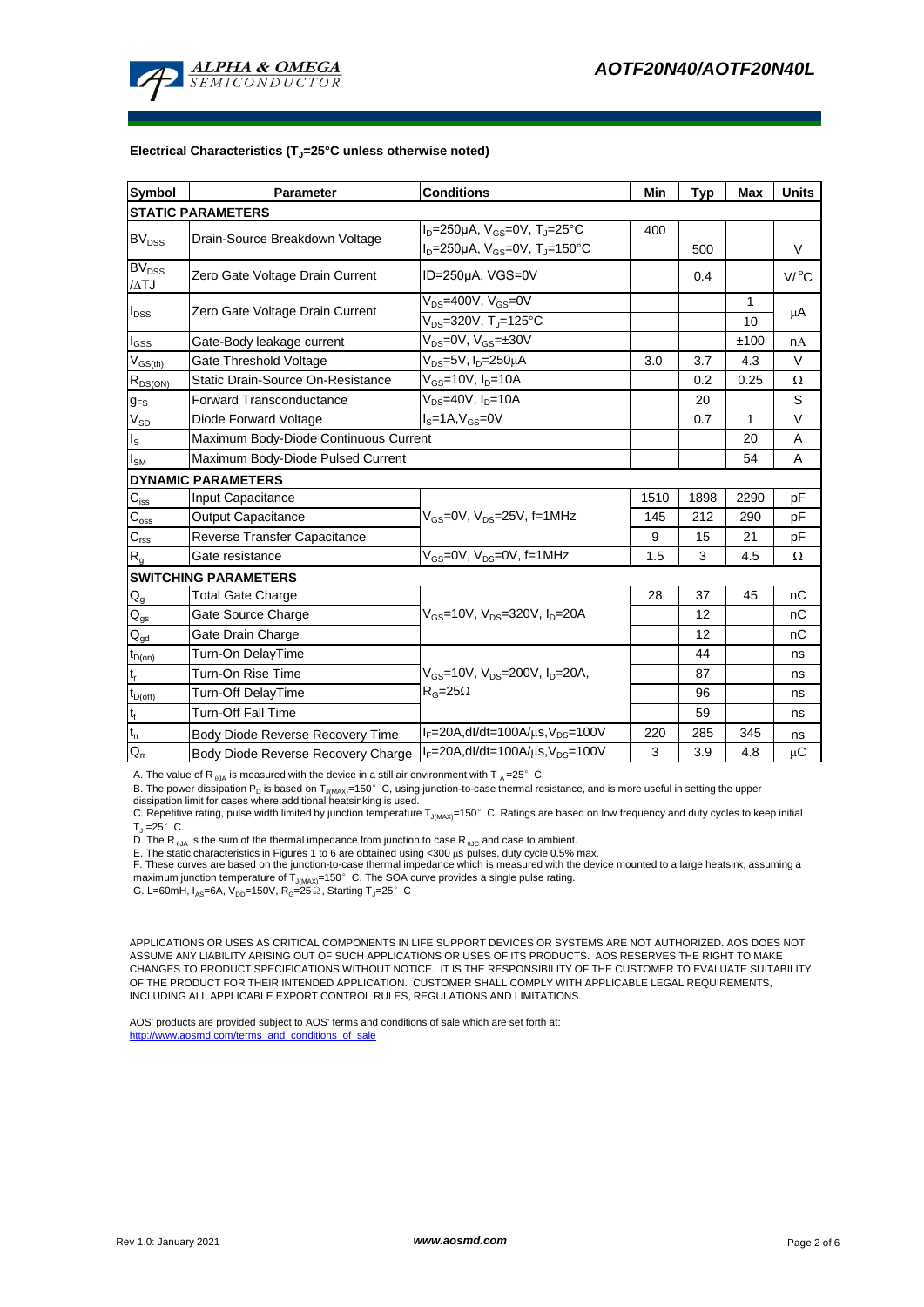

# **TYPICAL ELECTRICAL AND THERMAL CHARACTERISTICS**

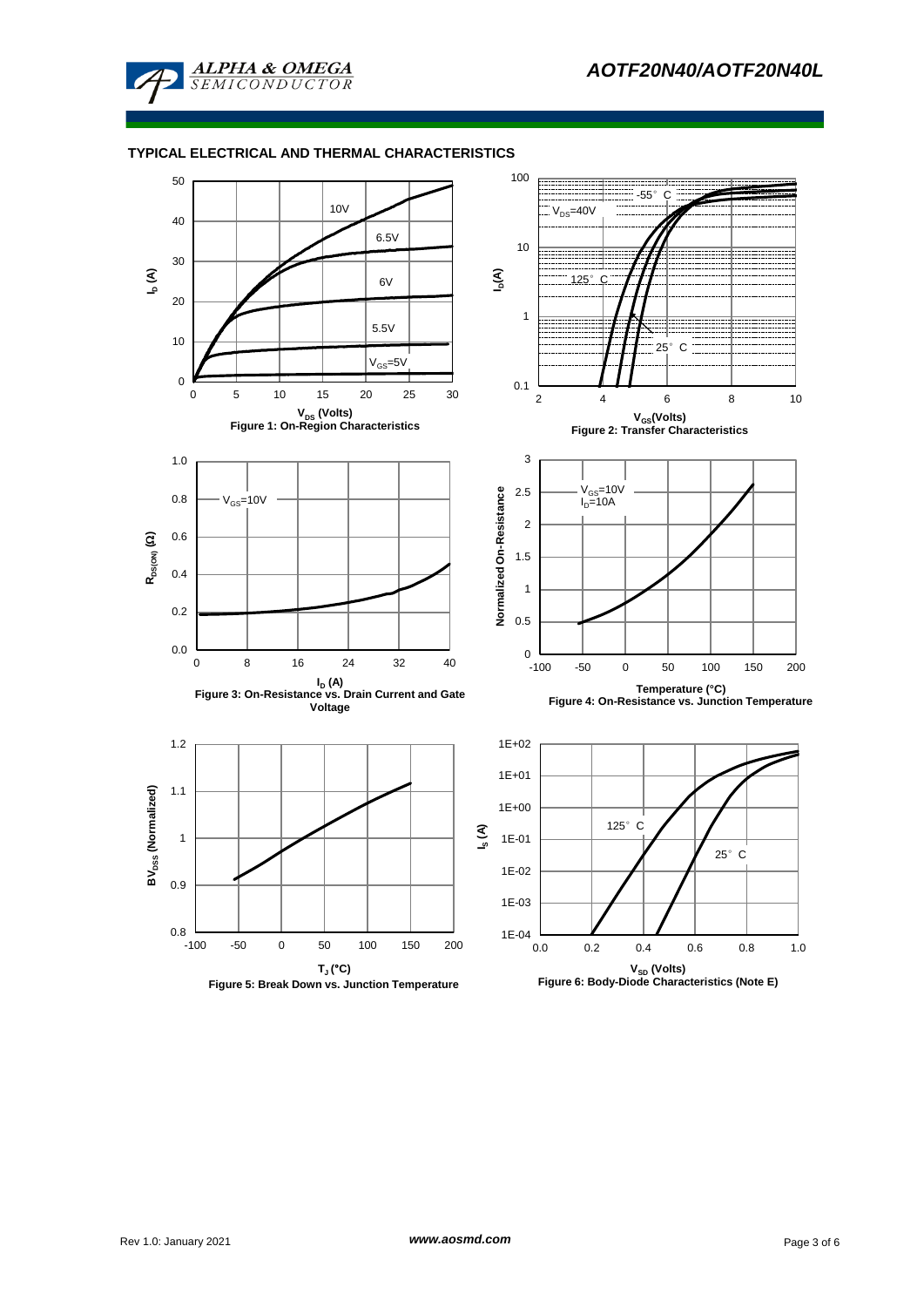

# **TYPICAL ELECTRICAL AND THERMAL CHARACTERISTICS**





**Figure 11: Current De-rating (Note B)**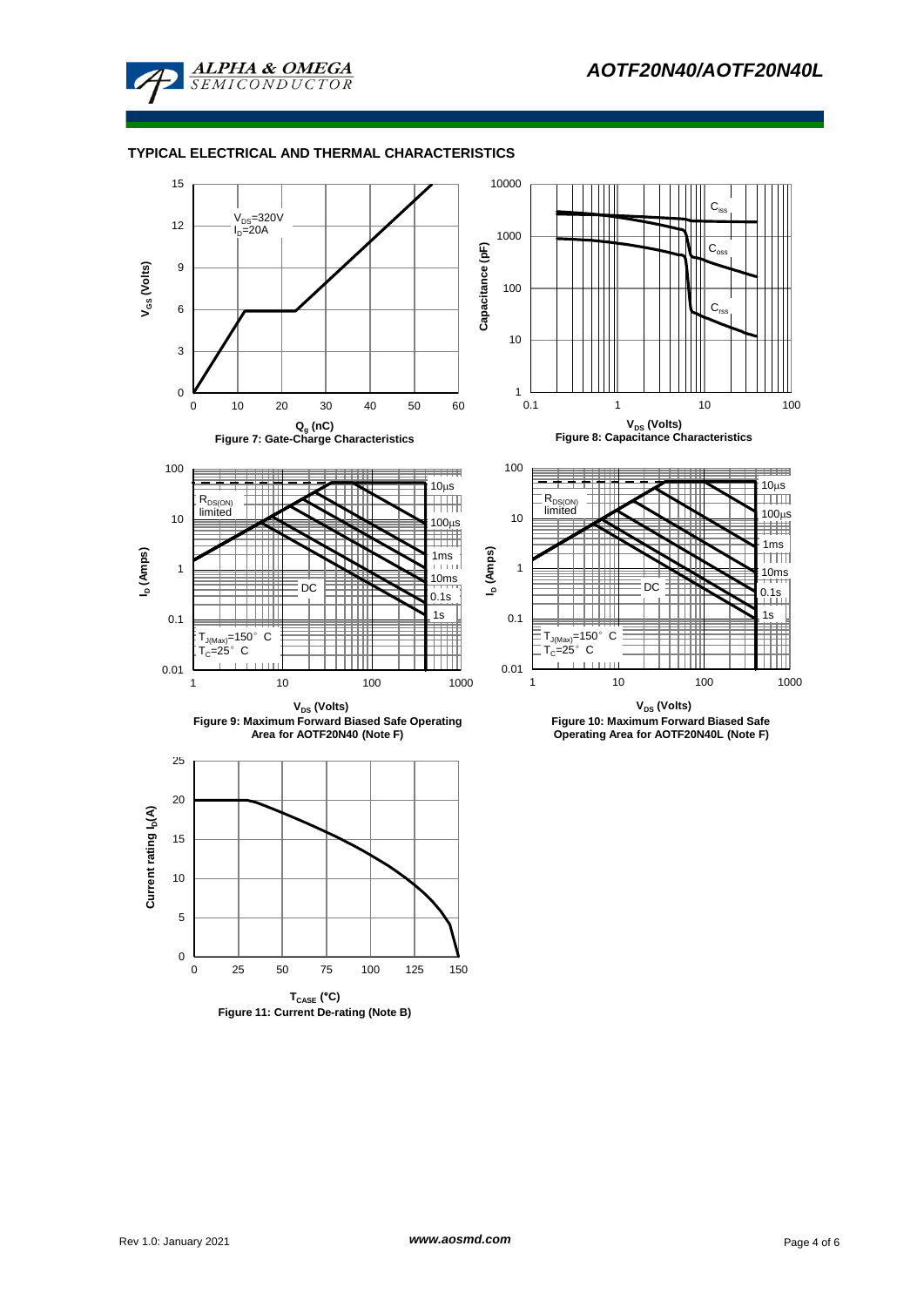

## **TYPICAL ELECTRICAL AND THERMAL CHARACTERISTICS**



**Pulse Width (s) Figure 12: Normalized Maximum Transient Thermal Impedance for AOTF20N40 (Note F)**



**Figure 13: Normalized Maximum Transient Thermal Impedance for AOTF20N40L (Note F)**